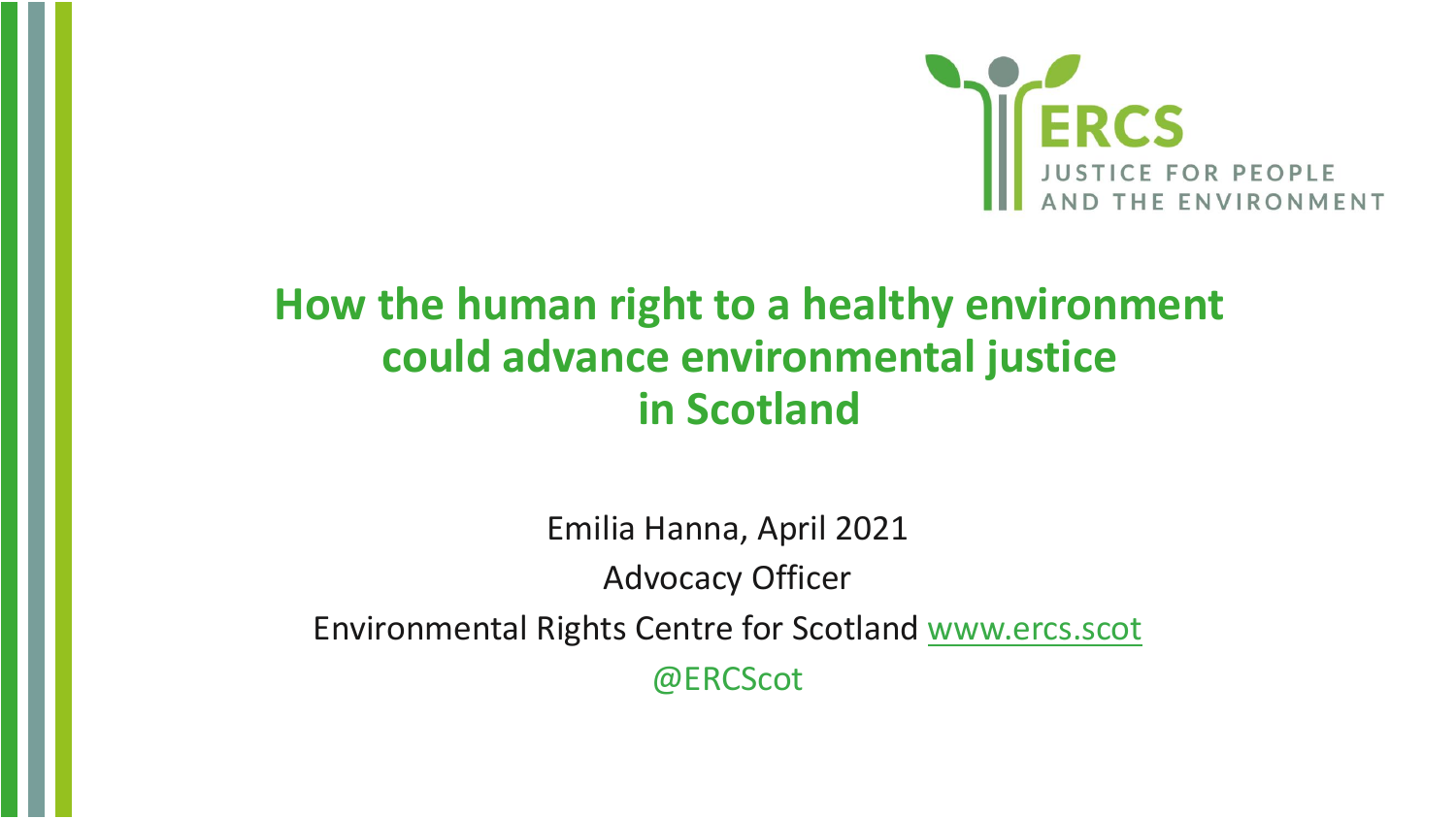#### **Overview**

- What environmental justice means
- What environmental injustice looks like in Scotland
- How a human right to a healthy environment could help
- Current developments, and ERCS' work

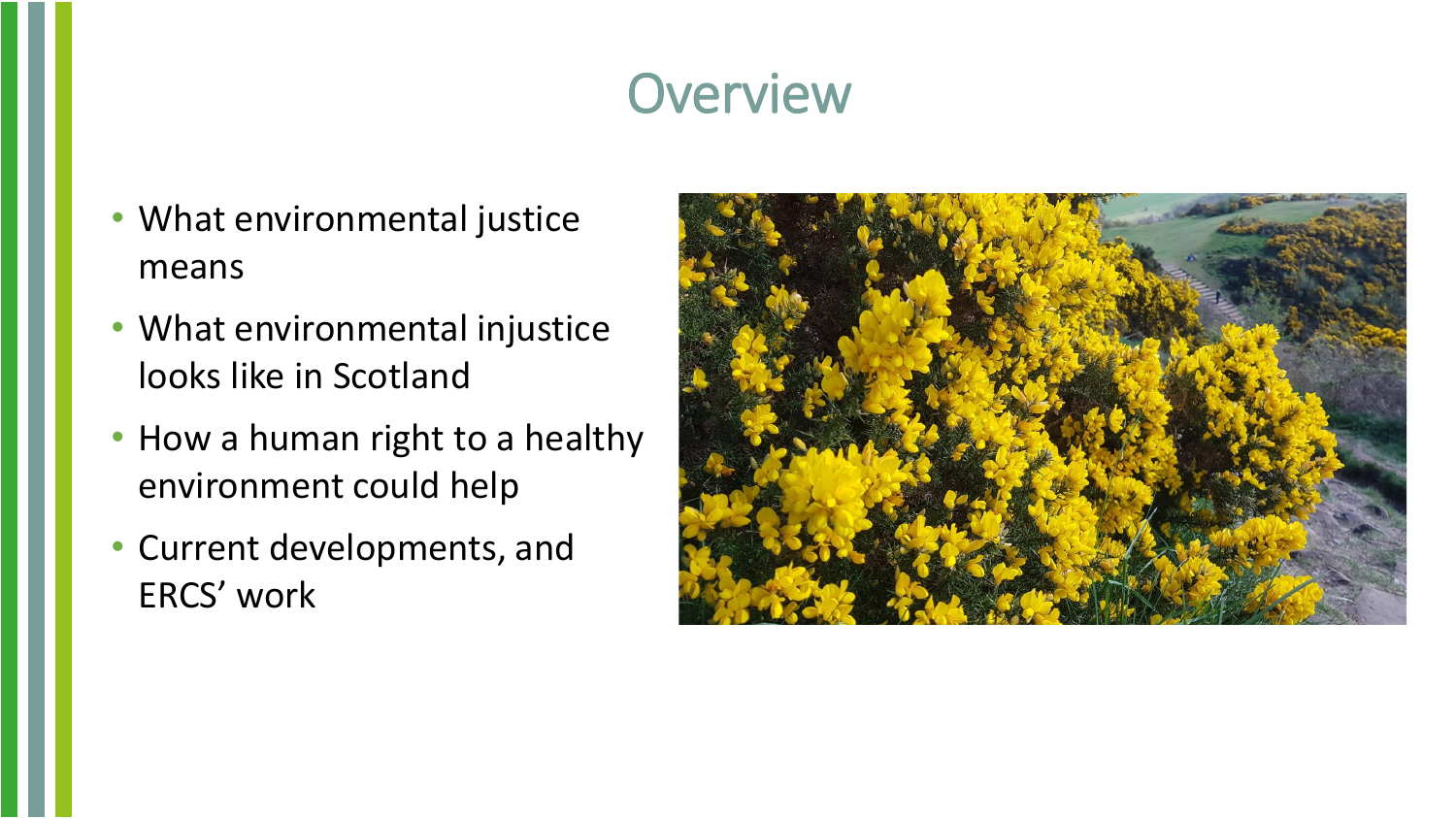# Environmental justice: US definition

**Environmental justice** is the fair treatment and meaningful involvement of all people **regardless of race, colour, national origin, or income** with respect to the development, implementation and enforcement of environmental laws, regulations and policies.

**Fair treatment** means no group of people should bear a disproportionate share of the negative environmental consequences resulting from industrial, governmental and commercial operations or policies.

# Human Rights: Article 2 UDHR

Everyone is entitled to all the rights and freedoms set forth in this Declaration, **without distinction of any kind, such as race, colour, sex, language, religion, political or other opinion, national or social origin, property, birth or other status.**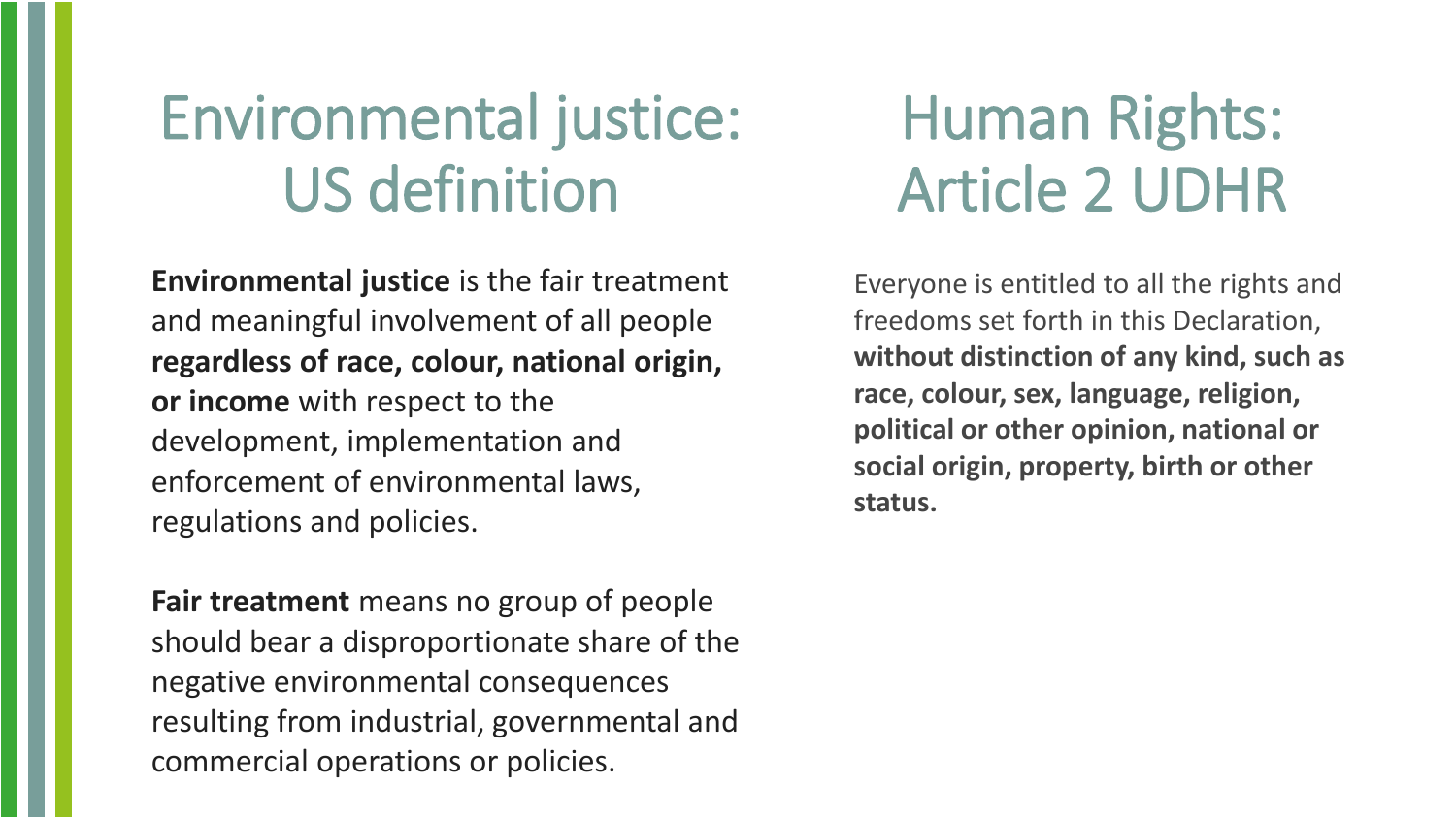# Environmental injustice happens when...

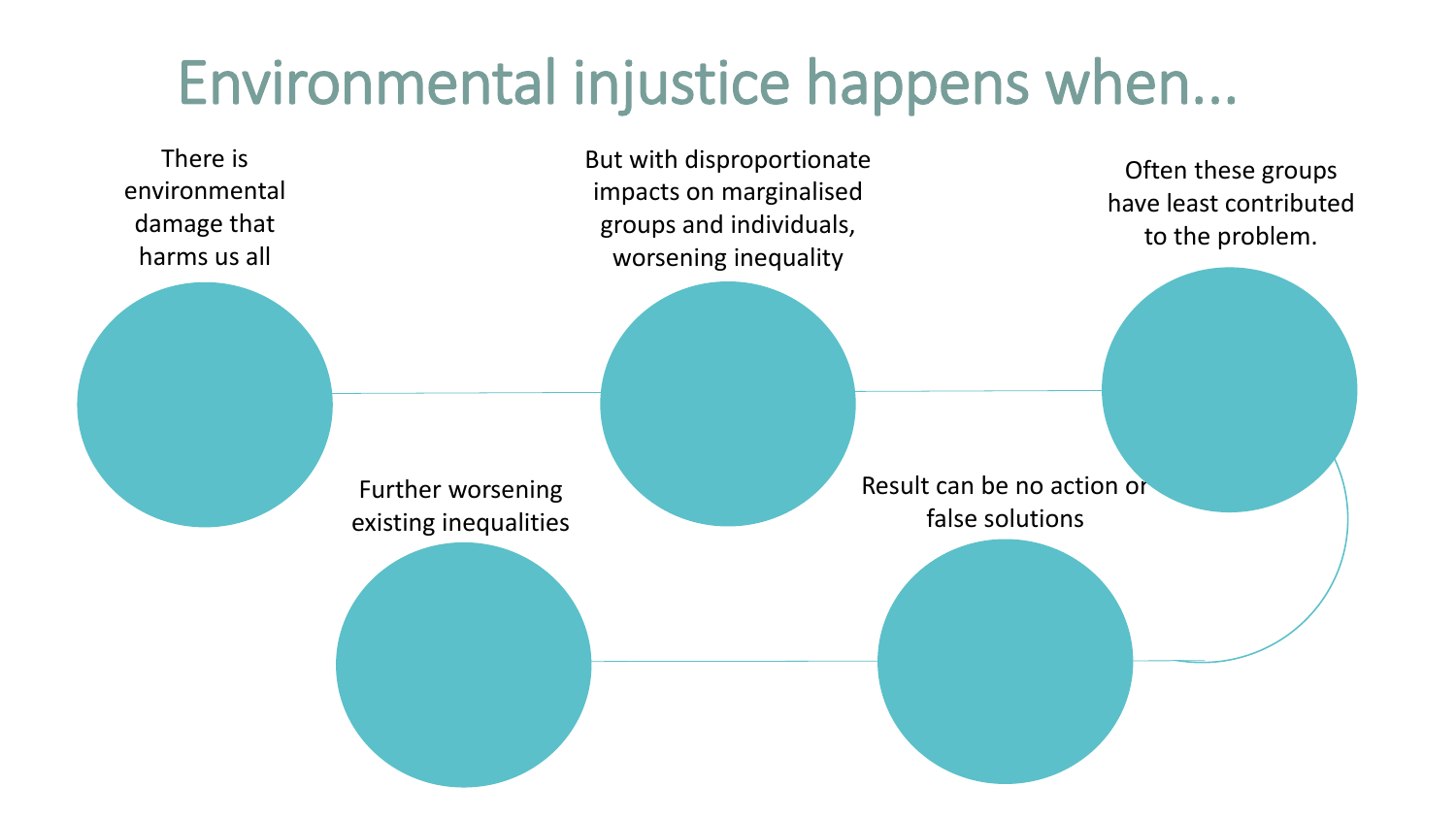### Example: air pollution

There is environmental damage that harms us all

Air pollution: shortens everyone's **lives** 

Further worsening

existing inequalities

**Transport** 

poverty

Worsened

health

Forced car

ownership

But with disproportionate impacts on marginalised groups and individuals, worsening inequality

> Unborn babies Children People with preexisting health conditions

Often these groups have least contributed to the problem.

> 66% of people in most deprived areas don't have access to a car

Result can be no action or false solutions

> More lanes for more traffic Underinvestment in walking, cycling, public transport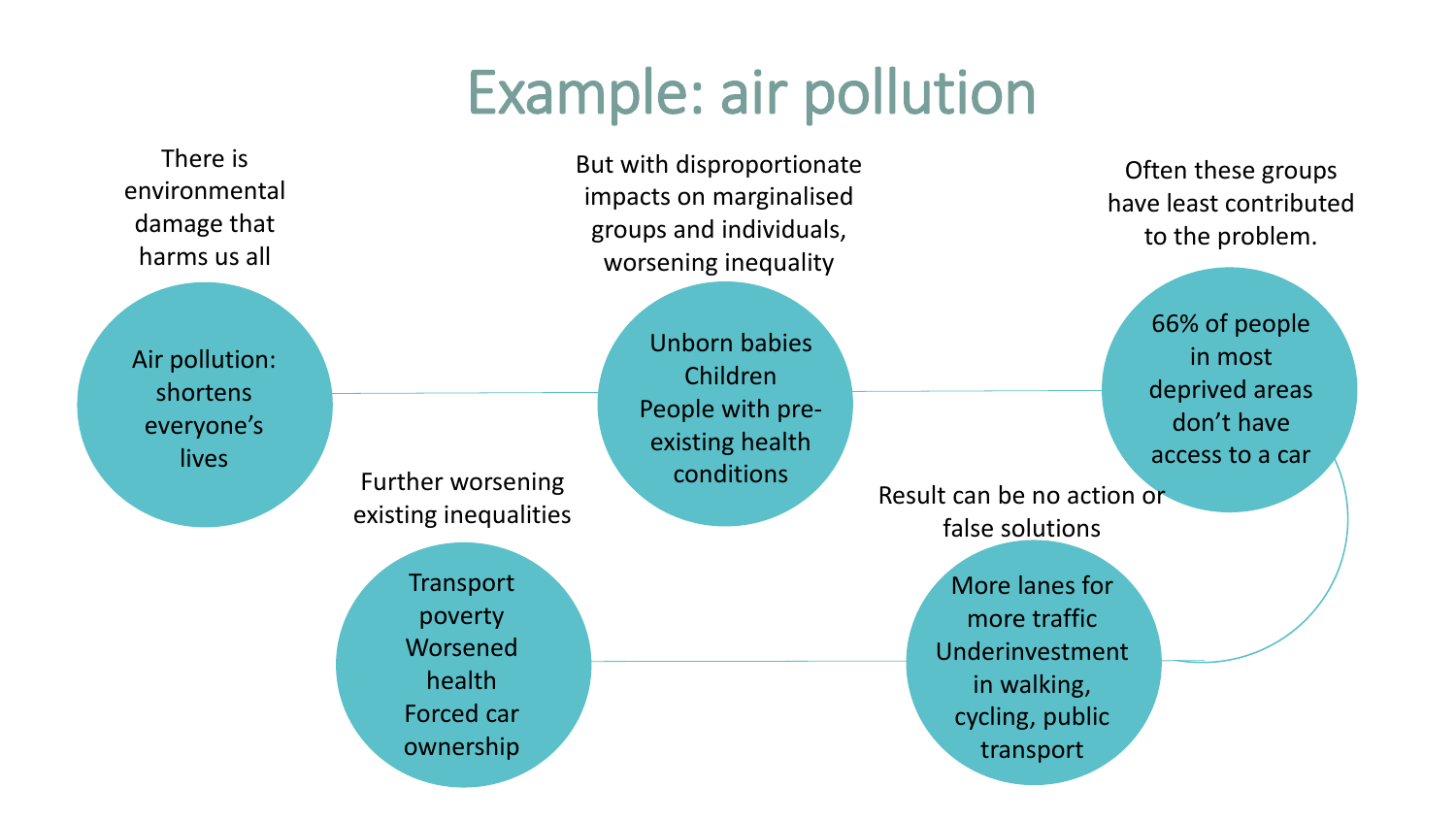#### Advancing justice through rights Advancing justice through rights

#### $Empower$  citizens  $\longrightarrow$  accountability Empower citizens

#### Fairer & better outcomes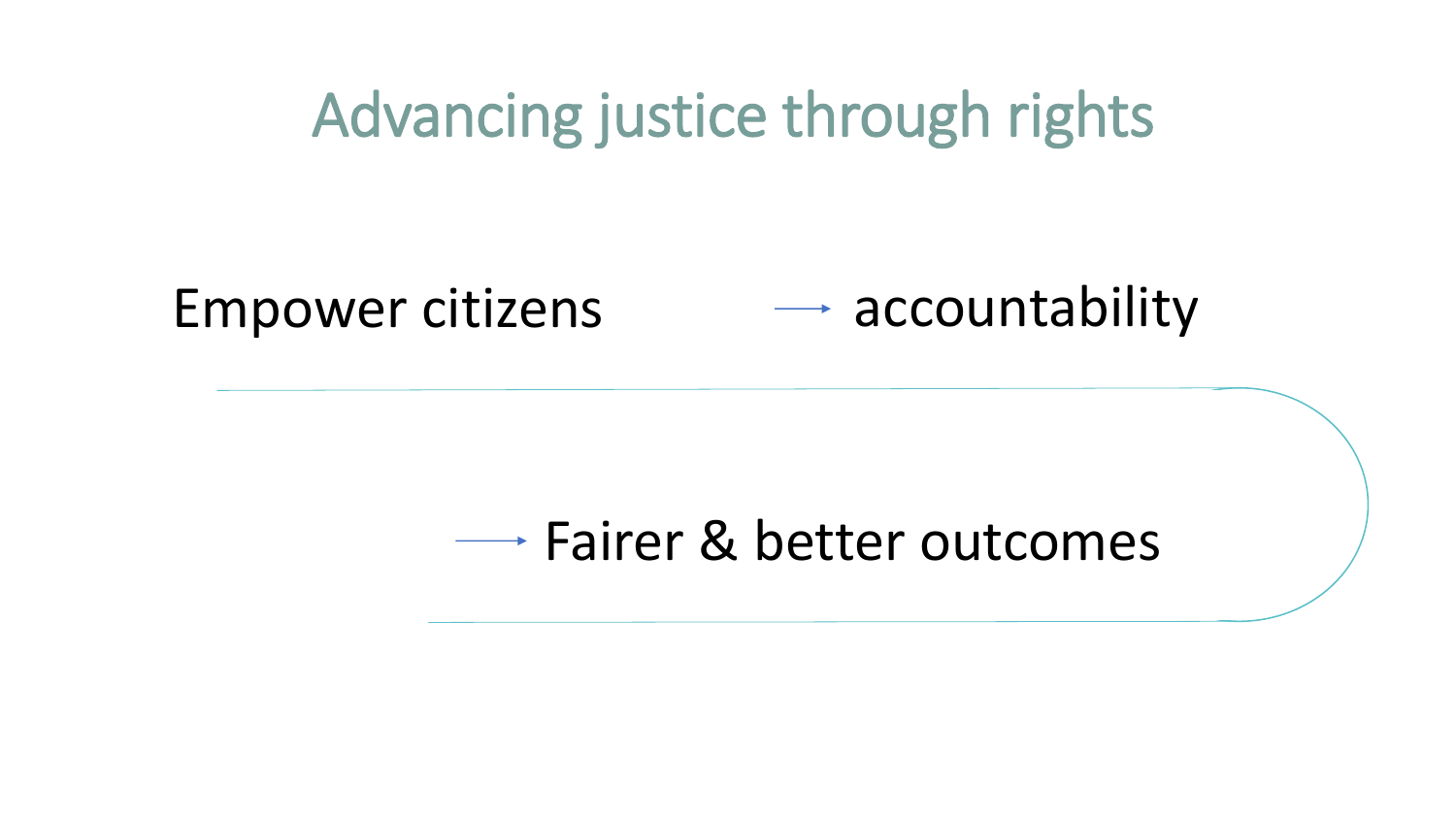#### Why a legal human right to a healthy environment?

- Human Rights laws emerged in response to world wars
- Civil and political rights were top of mind, not the environment
- NOW '**Tipping Point**' future of humanity is in jeopardy because of environmental destruction

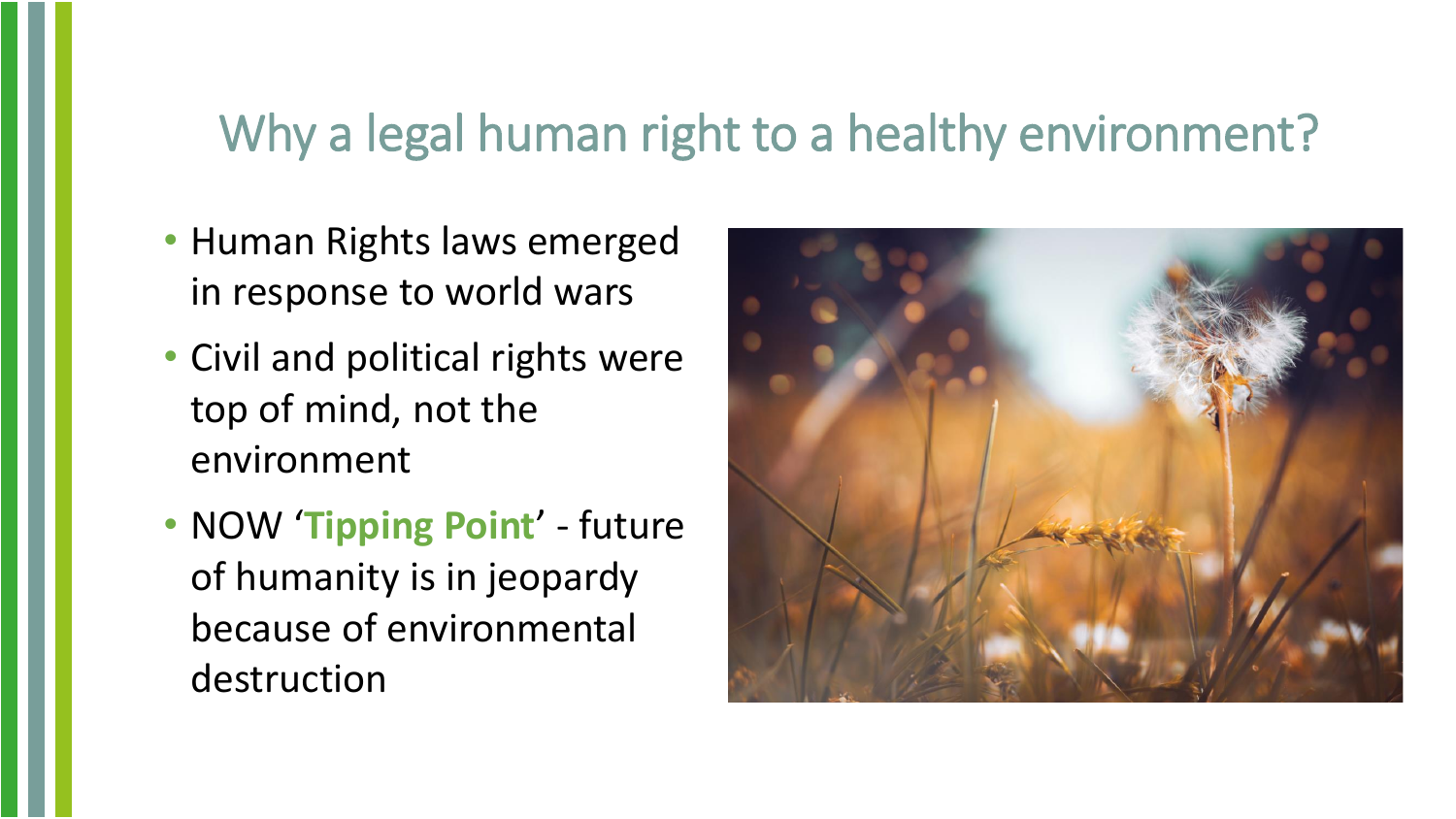# The human right to a healthy environment



National Taskforce for Human Rights **Leadership Report**  *'Recommendation 2:* 

*Include the right to a healthy environment with substantive and procedural elements in the statutory framework.'*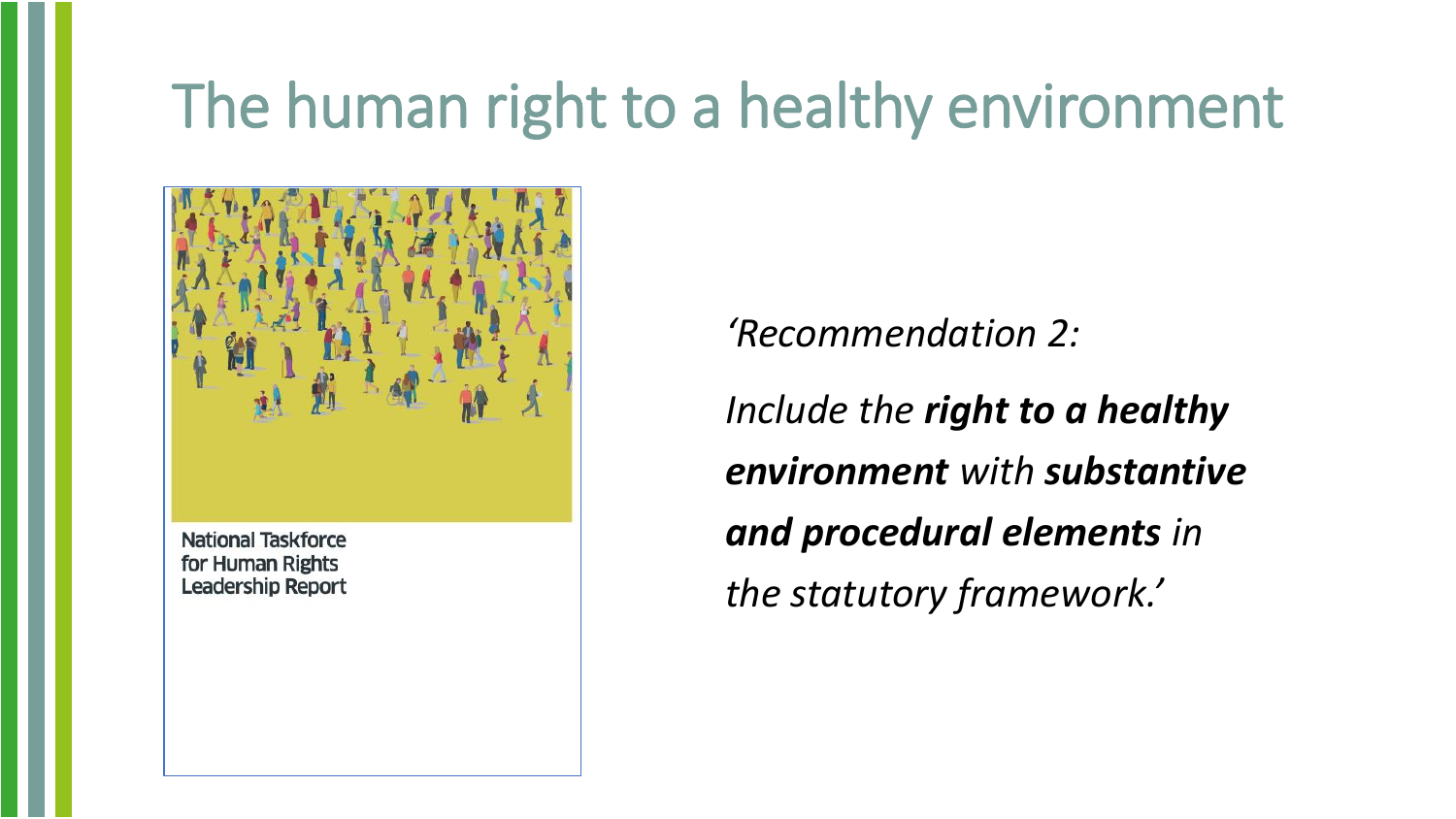



The UN Special Rapporteur: 'the right to clean air, safe climate, access to safe water and adequate sanitation, healthy and sustainably produced food, non-toxic environments in which to live, work, study and play, and a healthy biodiversity and ecosystem.'

Not being fully implemented

= the **explicit** human right to a healthy environment = **Processes** so we can influence environmental decisions



- 1. Access to information
- 2. Right to participate
- 3. Access to justice

#### **Both sides recommended by Taskforce**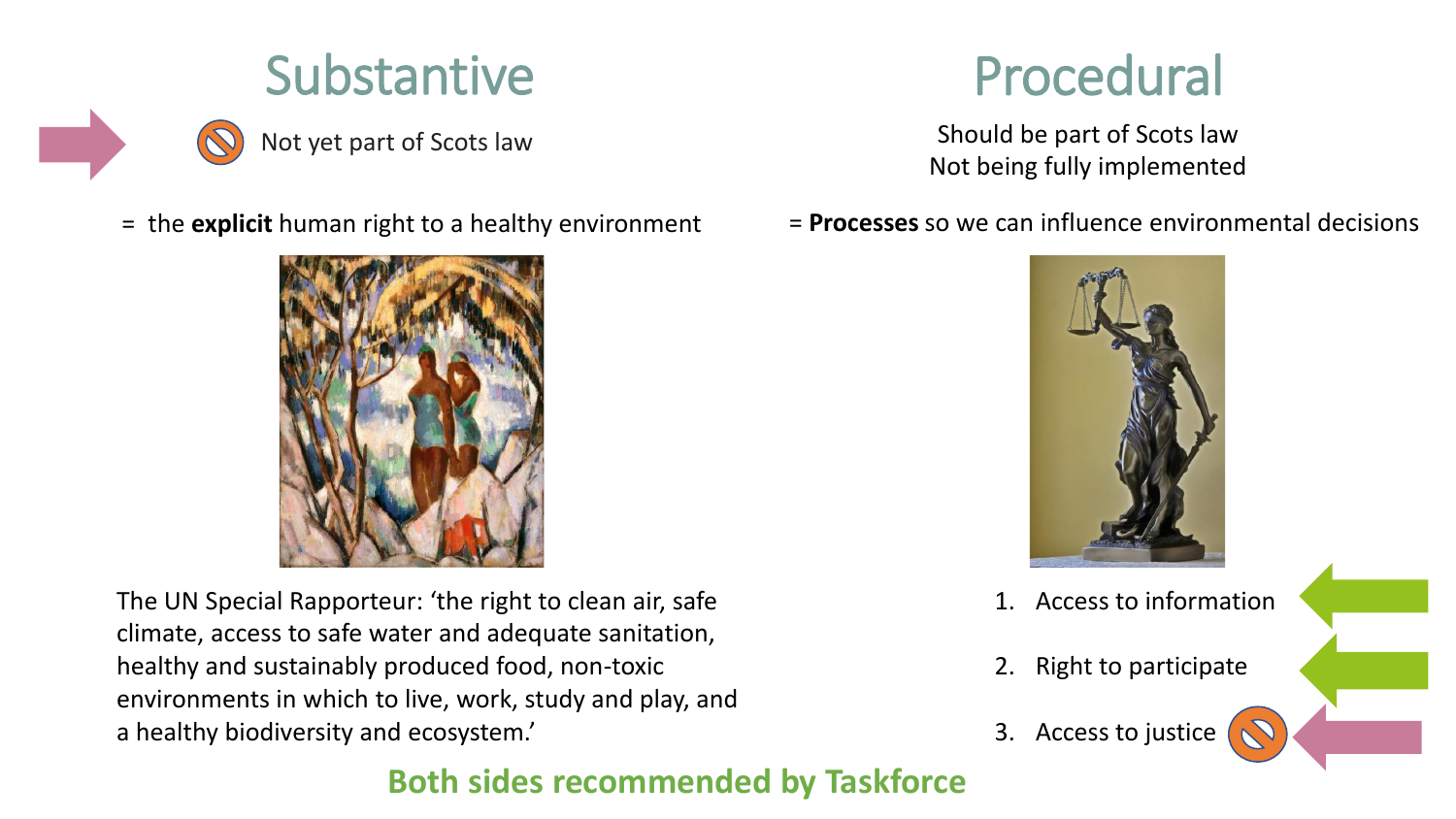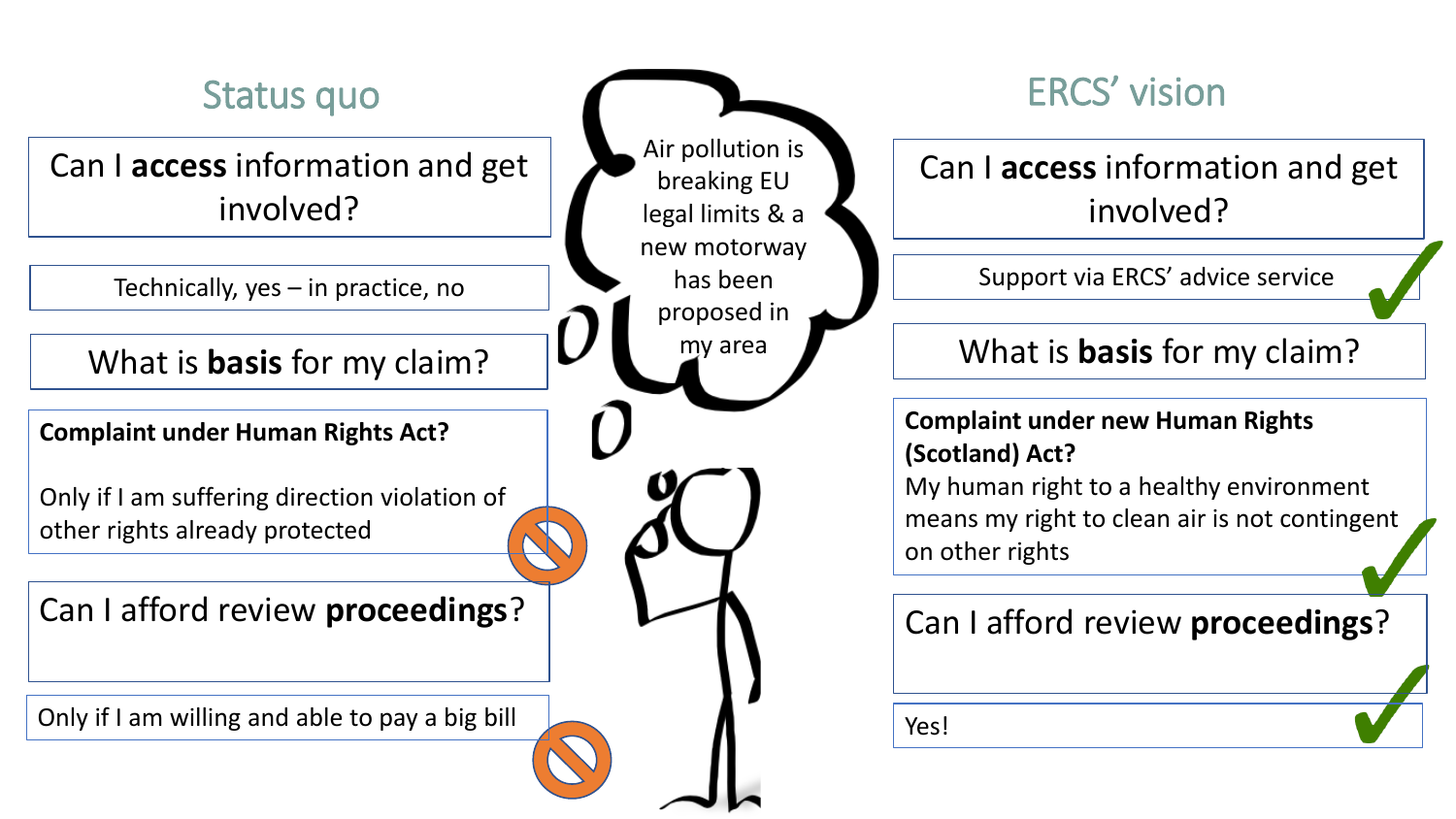# To finish up

1. The human right to a healthy environment is one way to advance environmental justice: but it is by no means guaranteed. Contact your (new) MSPs, spread the word!

2. Help us to strengthen the law – we must push for:

- a consultation for a Human Rights (Scotland) Act from autumn onwards
- A low cost, accessible environmental court

3. Get advice relating to an environmental problem via our advice service – coming soon

4. Become a member or supporter of ERCS: https://www.ercs.scot/support-us/

5. Follow us on twitter: @ERCScot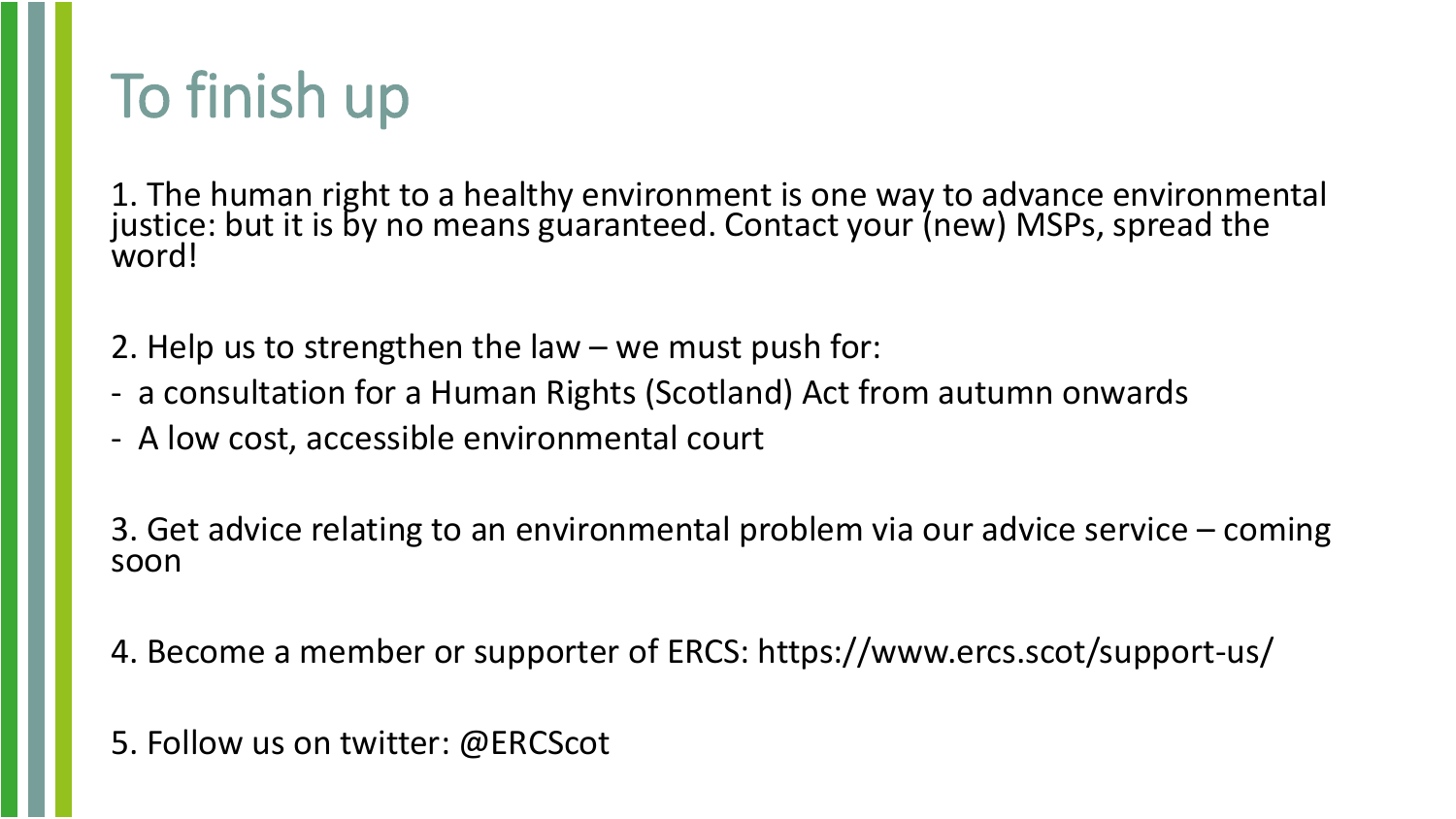#### Useful links

ERCS website: <https://www.ercs.scot/>

ERCS information sheet: Access to justice on the environment, and whether Scotland is providing it: https://www.ercs.scot/wp/wp[content/uploads/2020/08/Access\\_to\\_environmental\\_justice\\_Scotland\\_general\\_v2.pdf](https://www.ercs.scot/wp/wp-content/uploads/2020/08/Access_to_environmental_justice_Scotland_general_v2.pdf)

ERCS information sheet: Environmental information, and how to obtain it: https://www.ercs.scot/wp/wpcontent/uploads/2020/08/Environmental information and how to obtain it v2.pdf

Planning Democracy, Guide: 'Responding to a Planning Application' : [https://www.planningdemocracy.org.uk/wp-content/uploads/2020/03/PD\\_HOW-TO-](https://www.planningdemocracy.org.uk/wp-content/uploads/2020/03/PD_HOW-TO-RESPOND_MAR20.pdf)RESPOND\_MAR20.pdf

[Planning Democracy, Guide, 'Judicial Reviews':](https://www.planningdemocracy.org.uk/get-help/screenshot-2020-05-02-at-13-56-07/) https://www.planningdemocracy.org.uk/gethelp/screenshot-2020-05-02-at-13-56-07/